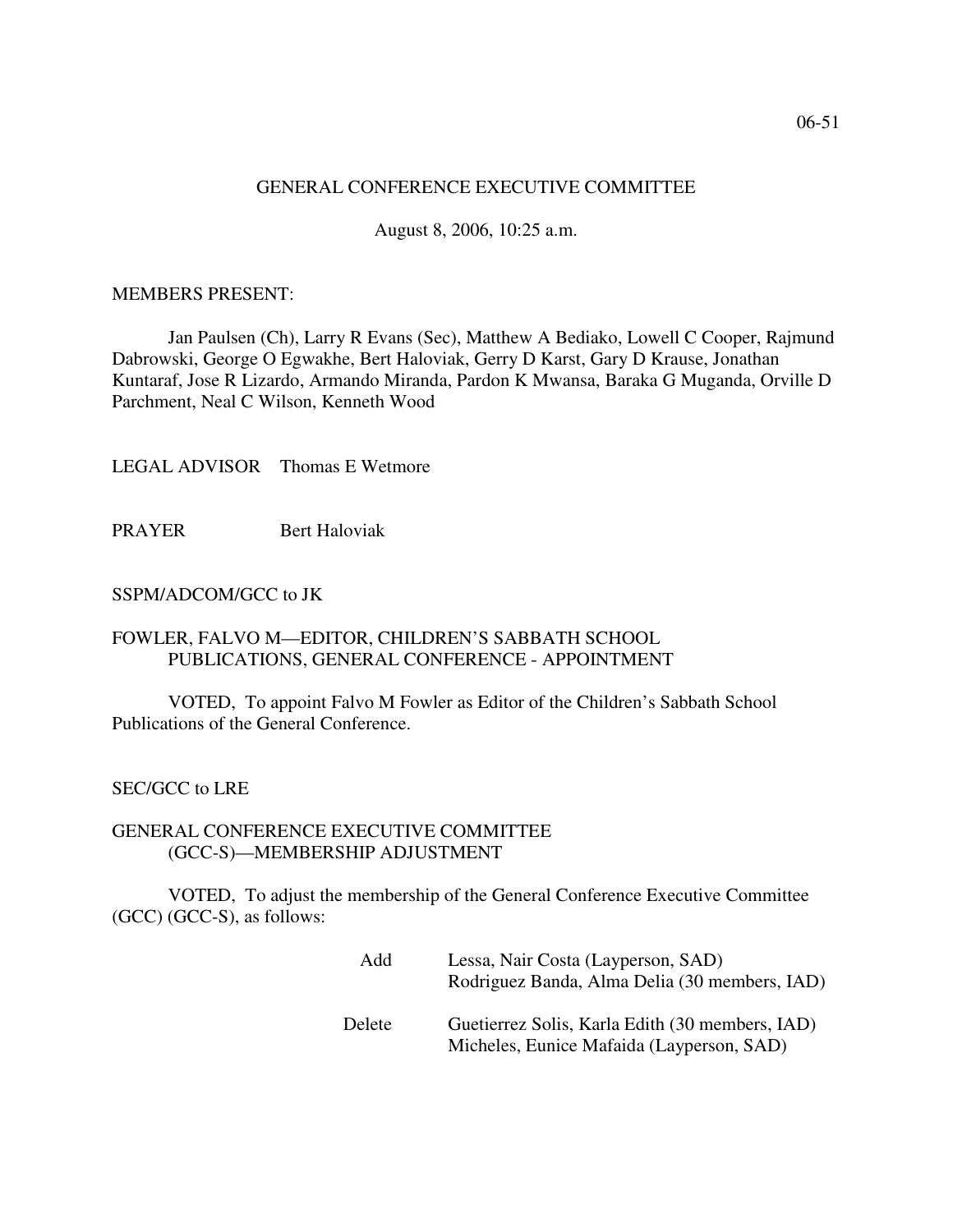06-52 August 8, 2006 - GCC

# SEC/ADCOM/GCC to LRE

# GENERAL CONFERENCE ADMINISTRATIVE COMMITTEE (GCC-S)—MEMBERSHIP ADJUSTMENT

VOTED, To adjust the membership of the General Conference Administrative Committee (ADCOM) (GCC-S), as follows:

> Add Korff, Eric A (Invitee) Kyte, Robert E (Legal Advisor) Nix, James R (Invitee) Thomsen, Halvard B (Invitee)

Delete Nixon, Robert W (Legal Advisor)

# SEC/ADCOM/GCC to LRE

# COMMISSION ON MINISTRIES, SERVICES, AND STRUCTURES (GCC-S)—MEMBERSHIP ADJUSTMENT

VOTED, To adjust the membership of the Commission on Ministries, Services, and Structures (MinSer&StrucComm) (GCC-S), as follows:

> Add Howard, LouAnn (NAD Mid-Amer Un Educ) Nix, James R

#### SEC/ADCOM/GCC to LRE

### COUNCIL ON EVANGELISM AND WITNESS (GCC-S)— MEMBERSHIP ADJUSTMENT

VOTED, To adjust the membership of the Council on Evangelism and Witness (CEvang&Wit) (GCC-S), as follows:

Add Krause, Gary D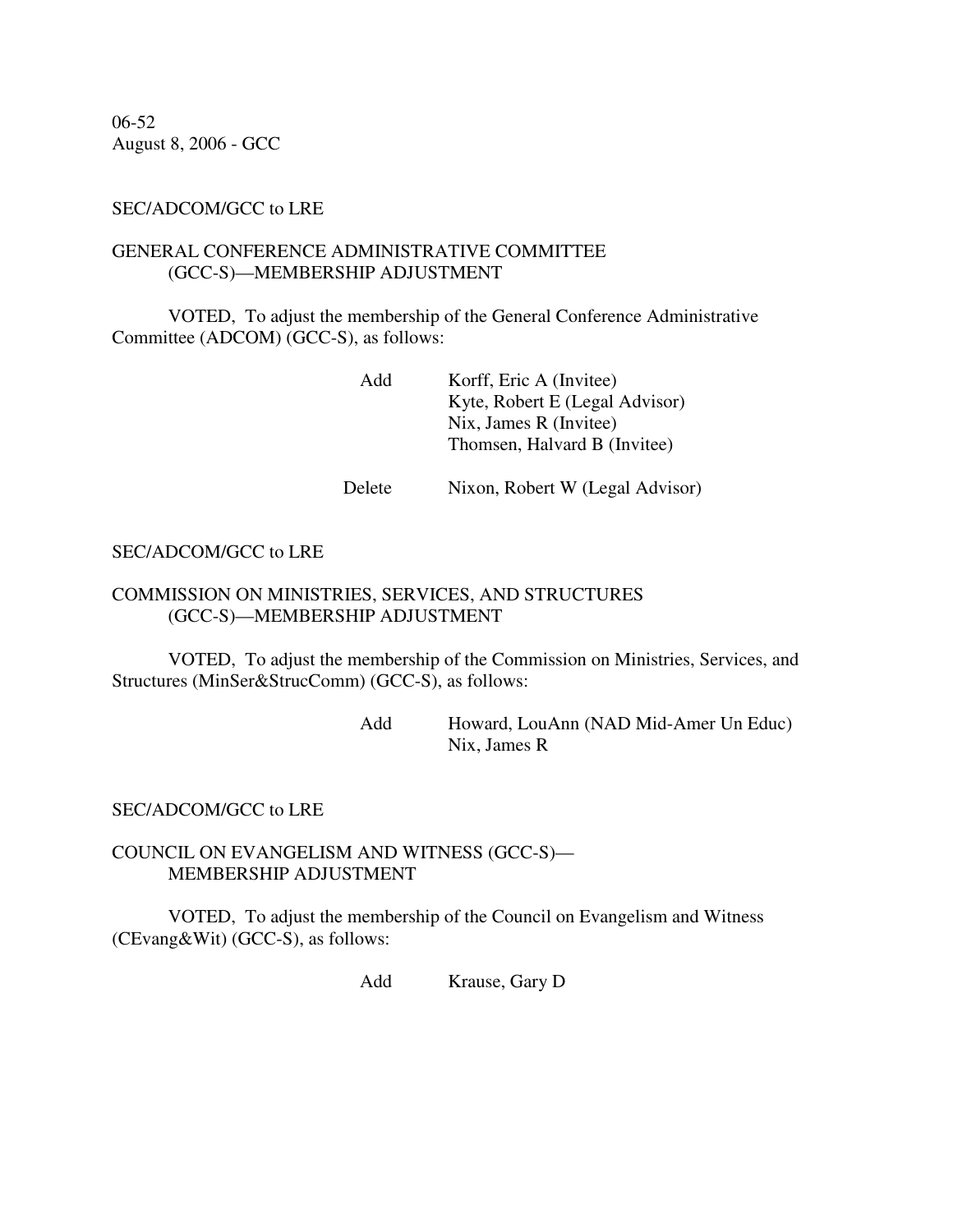# SEC/ADCOM/GCC to LRE

# OFFICE OF MISSION AWARENESS COMMITTEE (GCC-S)— NAME CHANGE

VOTED, To change the name of the Office of Mission Awareness Committee (GCC-S) to the Adventist Mission Awareness Committee (GCC-S).

### SEC/ADCOM/GCC to LRE

# ADVENTIST MISSION AWARENESS COMMITTEE (GCC-S)— REAPPOINTMENT

VOTED, To reappoint the Adventist Mission Awareness Committee (AMAwareC) (GCC-S) with terms of reference and membership as follows:

- 1. Coordinate and channel mission information through official church and other communication outlets.
- 2. Develop materials, resources, and programs to inform, to inspire, and to educate church workers and laypersons regarding mission needs and opportunities.
- 3. Liaise with divisions and all layers of church administration, institutions, departments, services, and supporting ministries as partners in raising the mission offering's profile in the world field.
- 4. Find creative ways to promote the mission offering, including ways that will appeal to younger members.
- TERMS OF REFERENCE AUTHORITY AND RESPONSIBILITY
	- 1. Power to act.
	- 2. Power to act.
	- 3. Power to act.

4. Power to act.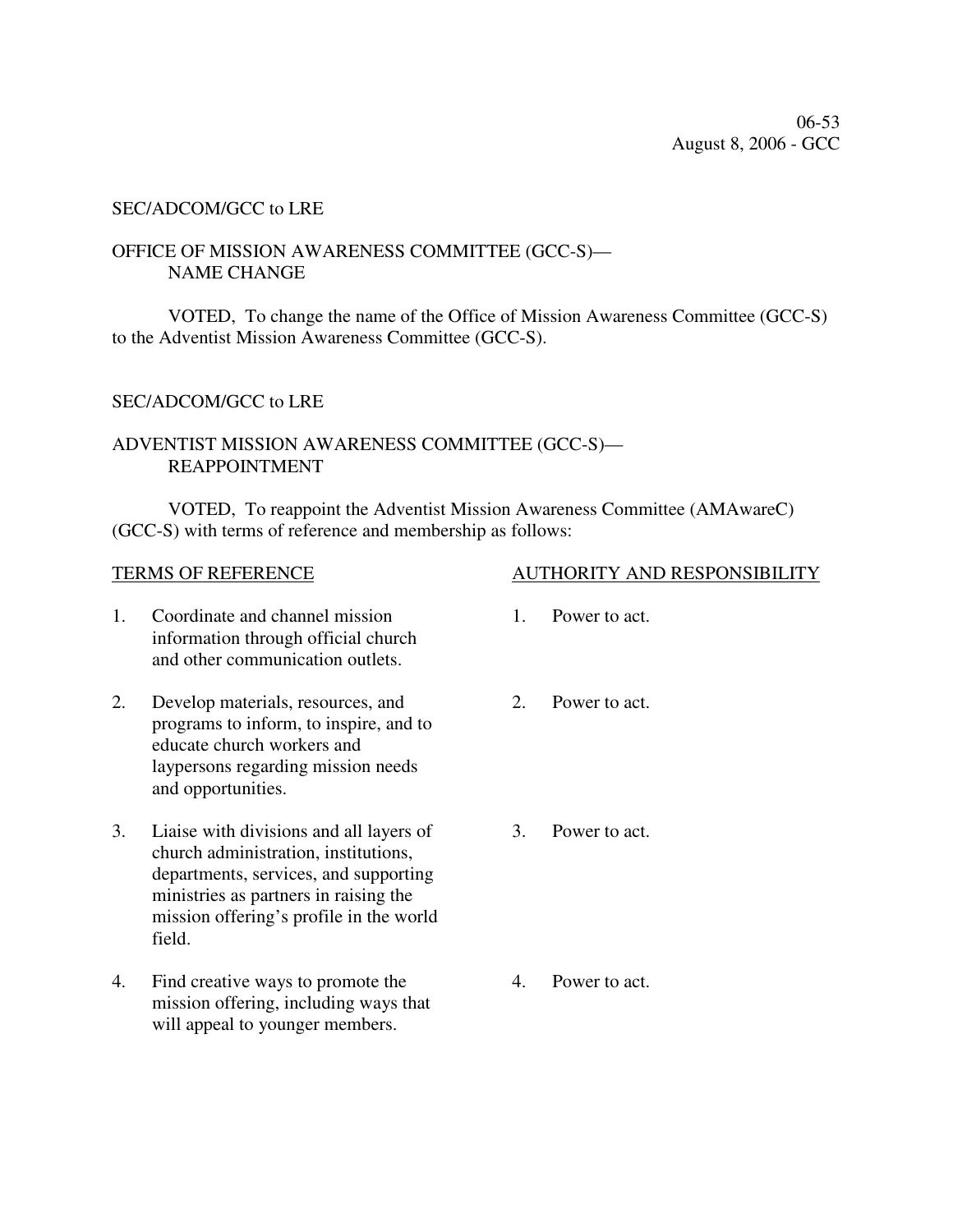06-54 August 8, 2006 - GCC

- 5. Develop new methods and processes for mission giving, including online donations.
- 6. Evaluate the effectiveness of promotion initiatives.
- 7. Report to the General Conference Executive Committee through the office of the President.

#### MEMBERS

RYAN, MICHAEL L, Chairman Lemon, Robert E, Vice-chairman Krause, Gary D, Secretary

Bediako, Matthew A Dabrowski, Rajmund Dulan, C Garland Evans, Larry R Finley, Mark A Johnsson, William G Kajiura, Rick Kinsey, Fred Koh, Linda Mei Lin Kuntaraf, Jonathan

Kyte, Nancy Parmenter, Vernon B Prestol, Juan R Puni, Erika F Rose, Steven G Satelmajer, Nikolaus Schneider, Marti Thomsen, Halvard B Thorp, Bradley Trecartin, Homer

*Two laymembers to be selected.* 

# SEC/ADCOM/GCC to LRE

## ADVENTIST MISSION COMMITTEE (GCC-S)—REAPPOINTMENT

VOTED, To reappoint the Adventist Mission Committee (GCC-S), with terms of reference and membership as follows:

- 5. Power to act.
- 6. Power to act.
- 7. Report to GCC.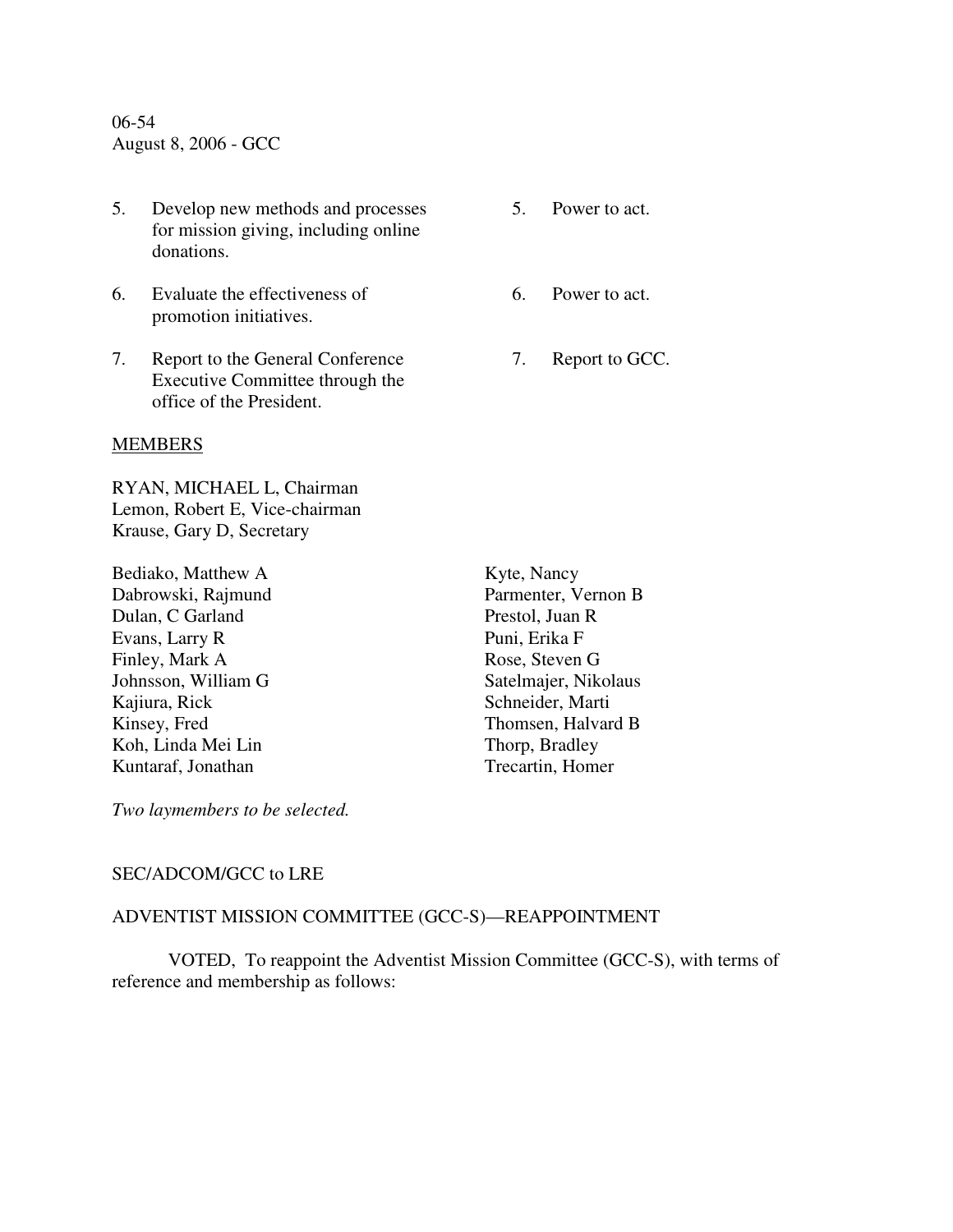- 1. Prepare a budget to accommodate the requests for special appropriations for Global Mission projects submitted by divisions.
- 2. Approve the funding of division Global Mission projects in accordance with Global Mission criteria.
- 3. Approve the release of special appropriations to divisions in harmony with Global Mission guidelines for the release of funds.
- 4. Prepare an in-house operating budget.
- 5. Cooperate with divisions regarding project objectives, financing, and development.
- 6. Require reports from division coordinators for Global Mission on project progress and accomplishments.
- 7. Report to the Financial Planning and Budgeting Committee on project progress and accomplishments.

# MEMBERS

RYAN, MICHAEL L, Chairman Krause, Gary D, Secretary

# TERMS OF REFERENCE AUTHORITY AND RESPONSIBILITY

- 1. Recommend to Financial Planning and Budgeting Committee.
- 2. Power to act.
- 3. Power to act.
- 4. Recommend to Financial Planning and Budgeting Committee
- 5. Power to act.
- 6. Power to act.
- 7. Power to act.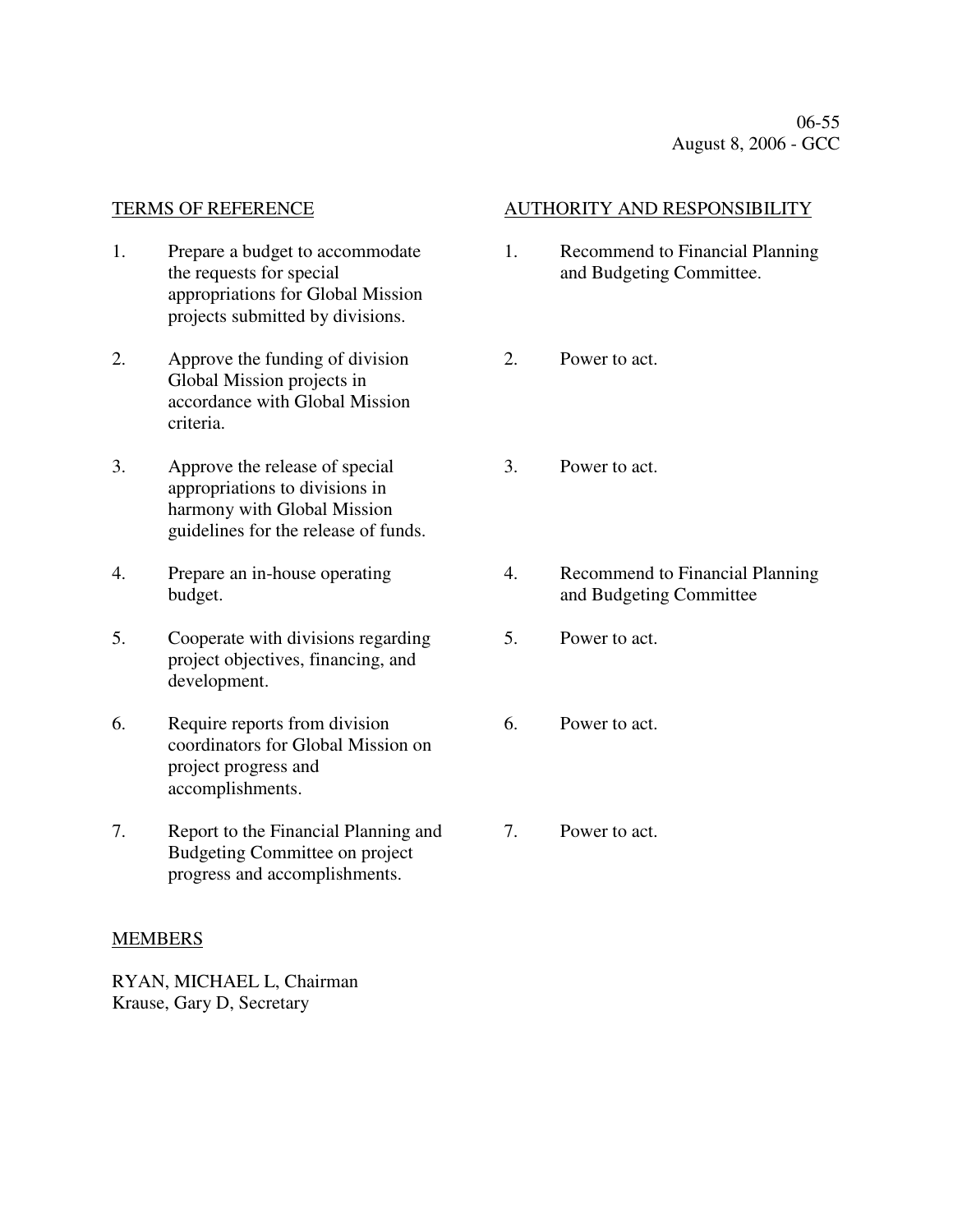06-56 August 8, 2006 - GCC

Bediako, Matthew A Cooper, Lowell C Cress, James A Dabrowski, Rajmund Daniel, Luka T Dulan, Garland C Evans, Larry R Evans, Laurie J Faigao, Howard F Feldbush, Martin W Finley, Mark A Flowers, Ronald M Frikart, Ulrich Galicia, Agustin Graz, John Gulfan, Alberto C Jr Haloviak, Bert B Handysides, Allan R Hsu, Eugene Kajiura, Richard Karst, Gerry D Koh, Linda Kuntaraf, Jonathan Kyte, Nancy Lee, Jairyong

Leito, Israel Lemon, Robert E Lizardo, Jose R Merklin, Lester P Jr Miranda, Armando Muganda, Baraka G Mwansa, Pardon K Mbwana, Geoffrey G Nagel, Ruy H Orion, Daisy J Parmenter, Vernon B Puni, Erika F Ratsara, Paul S Rose, Steven G Sandefur, Charles C Jr Schneider, Don C Schneider, Marti Schoun, Benjamin Simmons, Ella S Small, Heather-Dawn Stele, Artur A Watts, D Ronald Wiklander, Bertil Wilson, Jeffrey K Wilson, Ted N C

#### EX OFFICIO MEMBERS

Paulsen, Jan Bediako, Matthew A Lemon, Robert E

#### SEC/ADCOM/GCC to LRE

# WORLD SABBATH SCHOOL BIBLE STUDY GUIDE CURRICULUM COMMITTEE (GCC-S)—MEMBERSHIP ADJUSTMENT

VOTED, To adjust the membership of the World Sabbath School Bible Study Guide Curriculum Committee (WSSCC) (GCC-S), as follows: